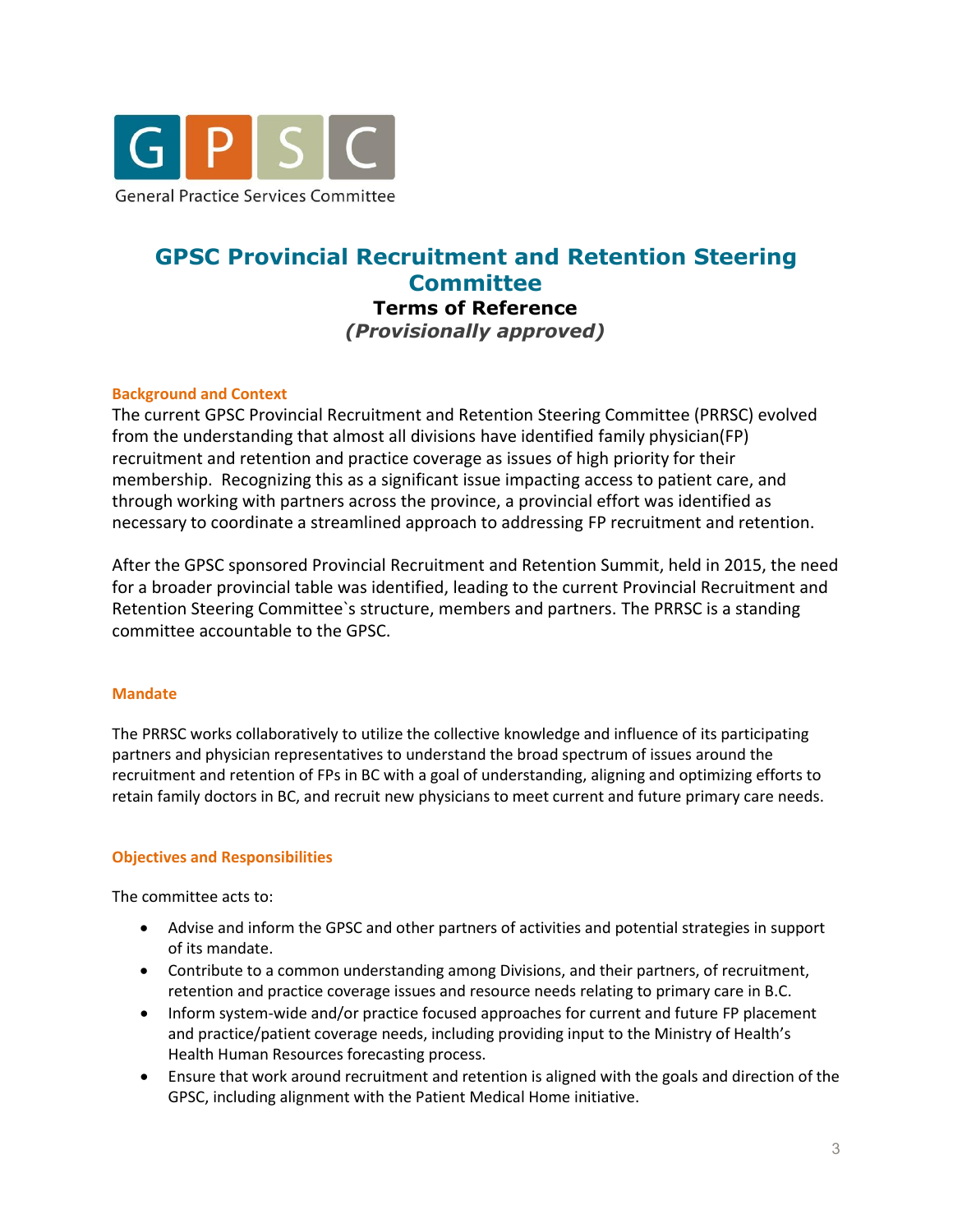

#### **General Practice Services Committee**

- Identify potential strategies in response to identified barriers at provincial/regional/community levels
- Provide advice and guidance to the GPSC on practice and community focused approaches to recruitment, retention, and practice coverage, and to facilitate the development and sharing of these approaches at local and Divisional levels
- Develop strategies, make recommendations and develop tools to support recruitment and retention at the local, regional, and provincial level.
- Ensure that effective evaluative methods are developed and employed to facilitate continuous learning, monitor progress, and determine overall impact of PRRSC projects and initiatives.

## **Core Values for Guiding the Committee**

- Results oriented
- Inclusive
- Non-competitive
- Focused on addressing collective needs
- Transparent
- **•** Collaborative
- Emphasis on sharing resources and information

## **Decision Making**

The committee undertakes a consensus decision-making process. Consensus is achieved when everyone accepts and supports a decision and understands how it was reached. In meetings where significant recommendations are to be made, all members of the Steering Committee will be notified and encouraged to attend.

## **Membership/Structure**

Steering Committee membership consists of GPSC and Divisions' members and staff and stakeholder partners.

The Steering Committee is supported by a CPQI staff lead, with further support provided by a Project Manager and the Provincial Divisions team.

Other stakeholders (participating partners) may be invited to participate in meetings as needed.

Core Committee Members

o GPs from Divisions (1 from each Health Region) - 5

- o Divisions' Executive Director 1
- o Joint Standing Committee on Rural Issues (JSC) 1
- o Rural Coordination Centre of BC (RCCbc) 1
- o Urban GP -1 (included in above)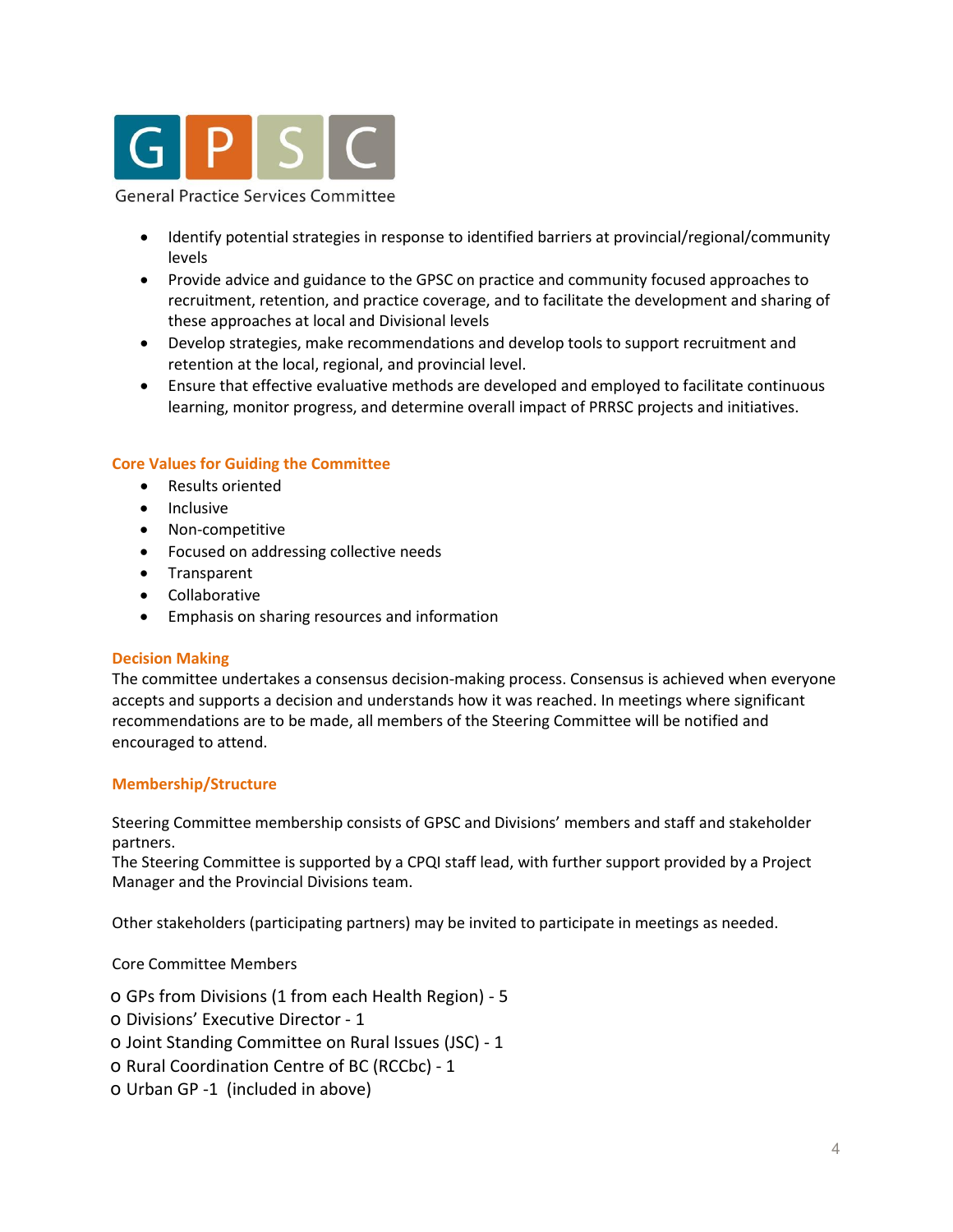

**General Practice Services Committee** 

- o Health Match BC 1
- o GPSC 2 (Doctors of BC 1; Ministry of Health 1)
- o Health Authority 1
- o Ministry of Health 1
- o Family Medicine Resident/New to Practice GP 1 where possible

## Participating Partners

- o UBC Faculty of Medicine, Undergraduate 1
- o UBC Faculty of Medicine, Postgraduate 1
- O College of Physicians and Surgeons of  $BC 1$
- o First Nations Health Authority 1
- o Union of BC Municipalities (UBCM) 1
- o BC College of Family Physicians 1
- o Society of General Practitioners of BC 1
	- Membership is by invitation from the Steering Committee.
	- Membership is annually renewable.
	- Steering Committee members must commit to participate in a minimum of two in-person meetings and two teleconference meetings per calendar year.
	- Committee may develop time limited subcommittees as needed to inform the committees' planning and activities. Membership may include interested parties from Divisions of Family Practice and from external stakeholder groups as appropriate.

## **Accountability**

- The Steering Committee is accountable to the GPSC and Divisions of Family Practice.
- The Steering Committee will report to GPSC quarterly and as needed on its actions and activities.

#### **Co-Chair**

The PRRSC will be co-chaired by one GPSC representative and one Divisions' physician representative.

## **Attributes**

Members should have collaborative, diplomatic, and negotiation skills and experience. Members are expected to be knowledgeable of issues facing FPs in a community-based practice offering longitudinal, general care.